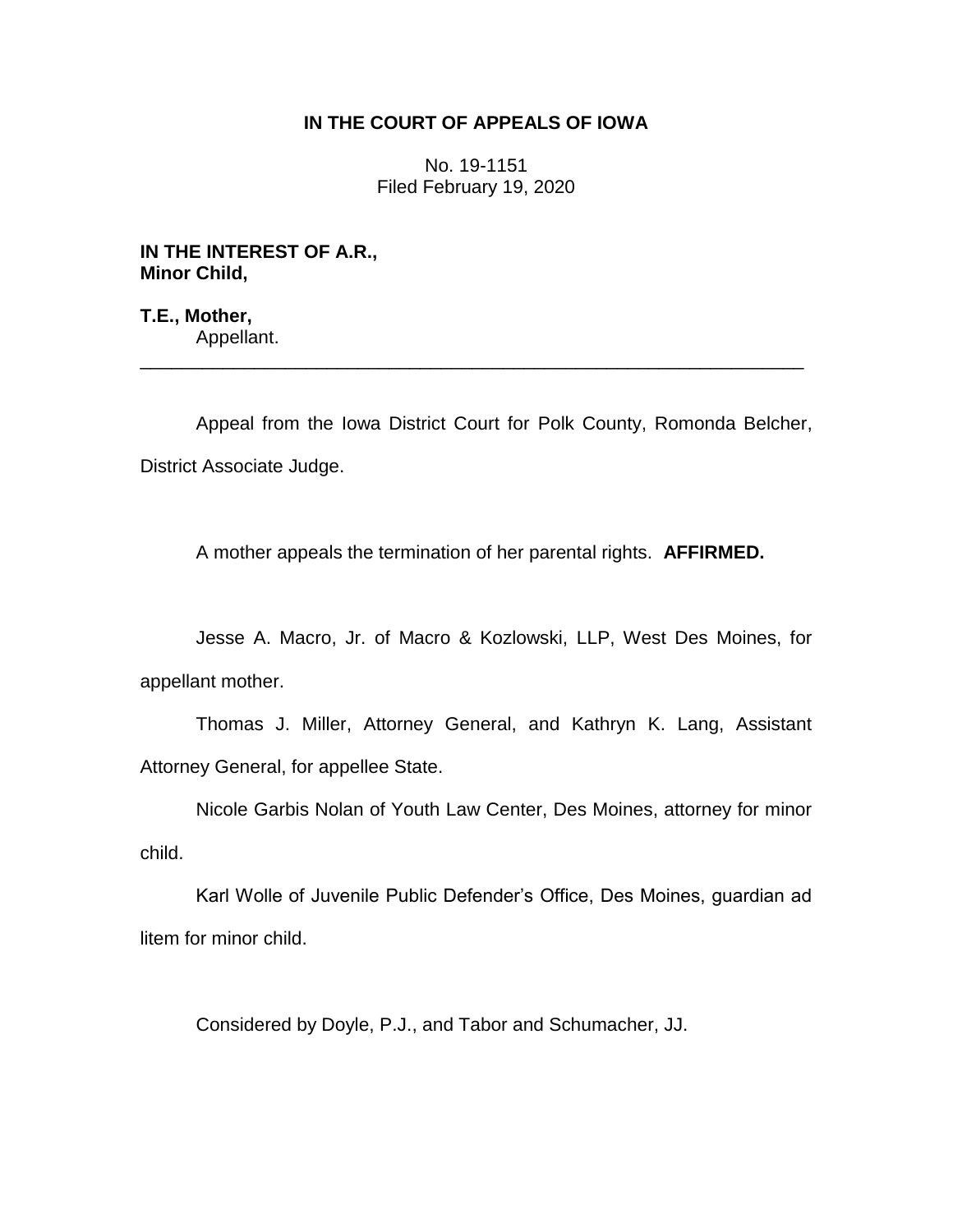## **DOYLE, Presiding Judge.**

A mother appeals the termination of her parental rights. Upon our de novo review of the record, *see In re A.S.*, 906 N.W.2d 467, 472 (Iowa 2018), we affirm.

## *I***.** *Background Facts and Proceedings***.**

T.E. is the mother of A.R., born in 2006. Before the child's birth, the mother's parental rights to her three oldest biological children were terminated. In the 2002 termination-of-parental-rights order, the juvenile court noted the mother had a long history of substance abuse. At the time of that termination-of-parentalrights hearing, the mother was incarcerated in jail on three pending criminal charges, including conspiracy to deliver a controlled substance. The mother's parental rights were terminated. She pled guilty to drug-related offenses, was incarcerated from 2002 to 2005, and successfully completed parole in 2006.

The mother remained sober for several years, but by 2012, the mother was again using methamphetamine. In 2012, the family was referred to the Iowa Department of Human Services (DHS) after an incident involving the mother occurred at a local motel, where the mother and the child, then age six, were living. Law enforcement officials responded to a reported burglary at the motel and learned two men staying with the mother had broken into the motel's pop machine. After officers arrived, the mother left the motel with one of the men, leaving the child behind in the room with another man. Drug paraphernalia and two loaded syringes of methamphetamine were found in the room.

Before the DHS "had a chance to assess the situation," the mother left town with the child to stay with relatives, avoiding confrontation with the DHS. Two weeks after the motel incident, the child was removed from the mother's care with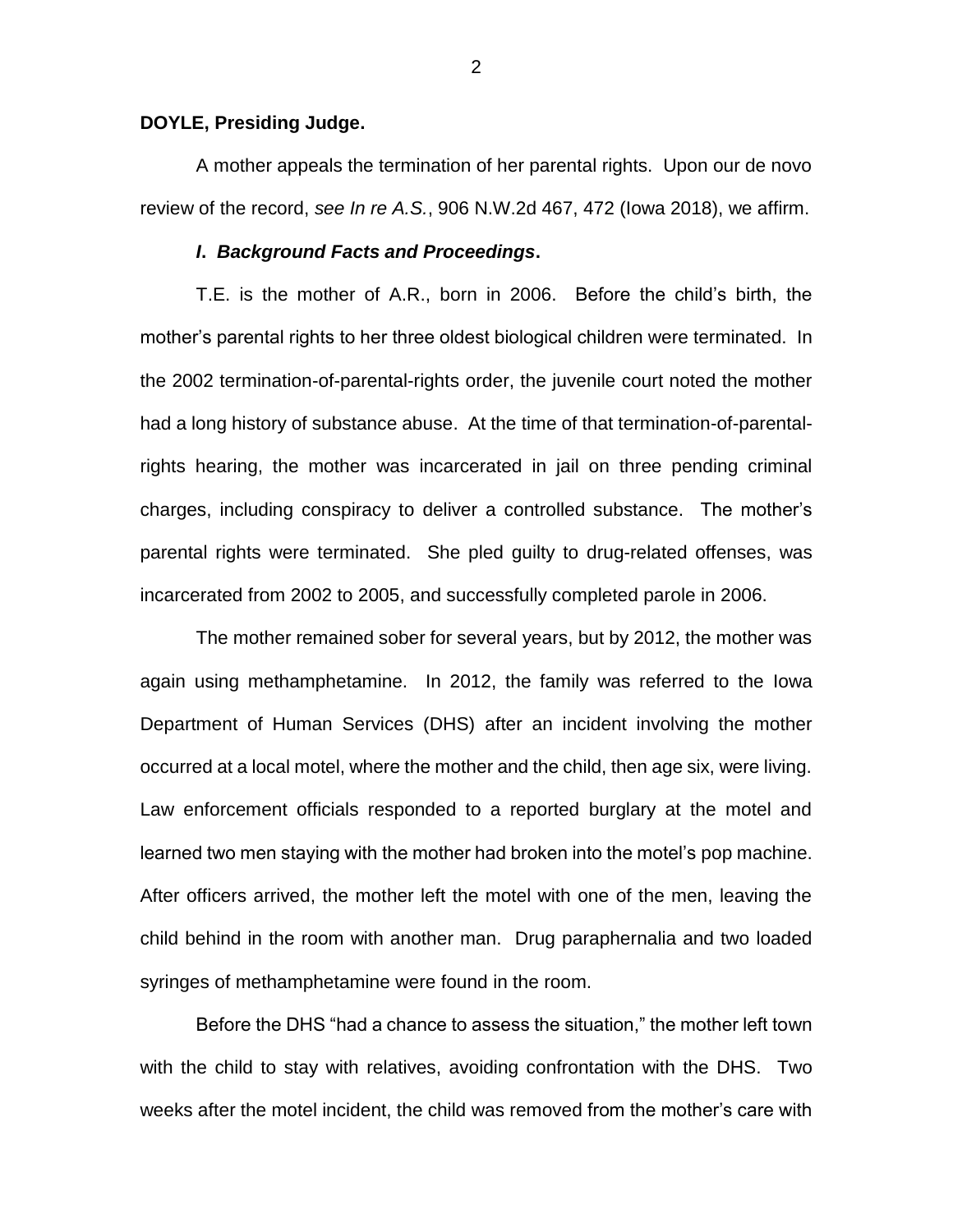assistance from the DHS staff in another county. When asked about her actions, the mother admitted she "had demonstrated poor judgment by allowing her [child] to be in a filthy motel room . . . where methamphetamines were found." She told the assigned child protective worker she "had had relapses over the years and had made a series of bad choices." She stated some of her treatment was "a joke" and that inpatient treatment "would cause her to use meth" and that she believed "she only needed to get a job, and get her [child] back." A child-in-need-of-assistance (CINA) case was opened, with the child ultimately being placed with her paternal grandparents.

In April 2014, while the 2012 CINA case was pending, the mother was arrested for a domestic incident involving a seventeen-year-old child—not at issue here. It was reported that the mother—while intoxicated—had punched and tried to choke the child.

In or around August 2014, the mother was released from jail and entered an inpatient substance-abuse-treatment program. At the end of the year, a guardianship was created placing the child at issue in the guardianship of her paternal grandparents. The CINA case was closed in January 2015.

In November 2015, presumably after completing her one-year-treatment program, the mother filed a motion in probate court seeking visitation with the child, and her motion was granted in January 2016. After several months of regular visitation, the child "desire[d] to reside with the mother." Because "there [were] no safety concerns with the mother and all parties [were] in agreement" with placing the child back in the mother's care, the probate court terminated the guardianship. The mother's probation ended in or about September 2016.

3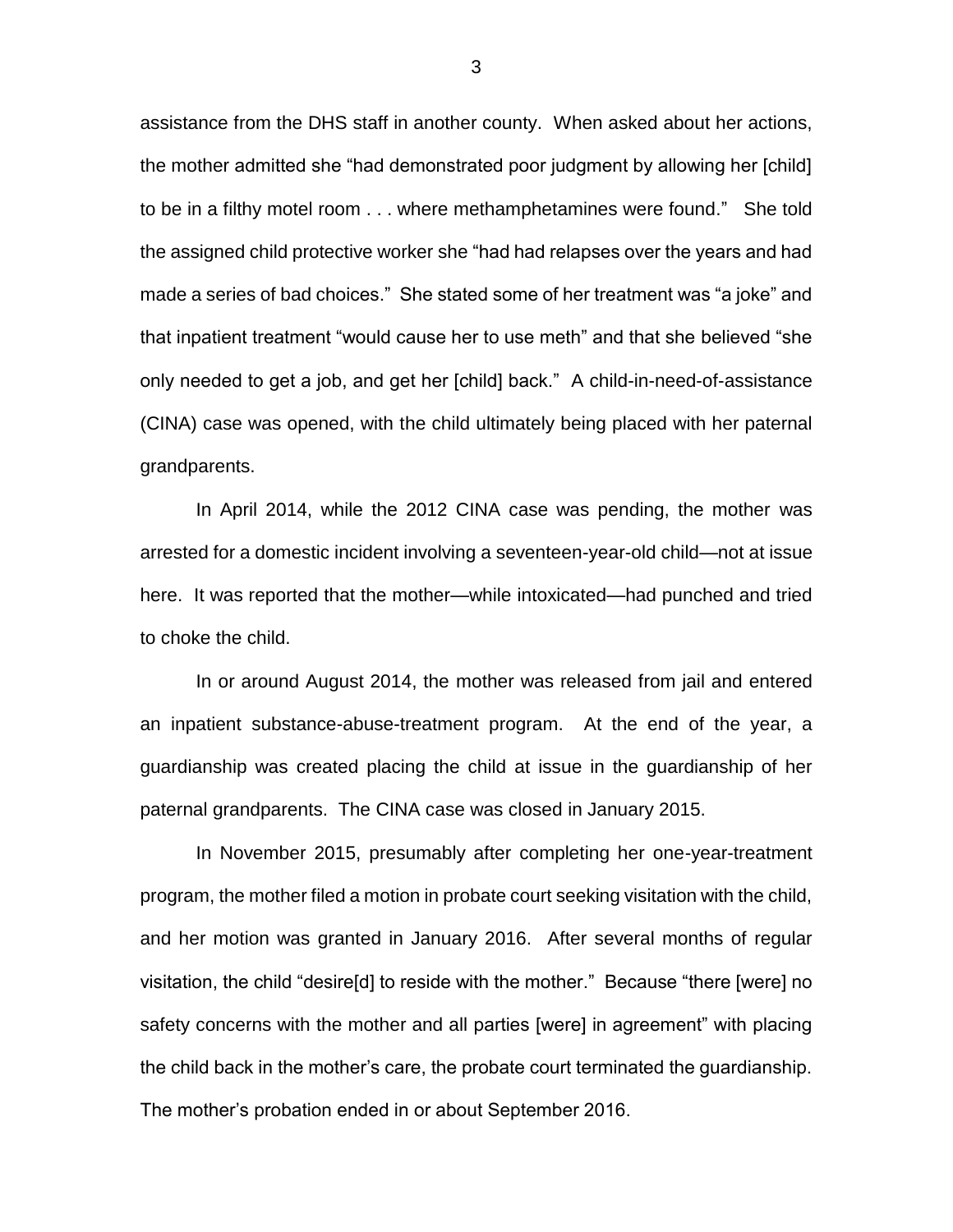In 2017, it was reported that the mother had been acting in a manner consistent with methamphetamine use and that methamphetamine had been seen in the mother's home. Once again, the child was reportedly living in deplorable conditions and not attending school. Again, when concerns were raised about the child's safety, the mother fled with the child to another town. The mother enrolled the child in school in the new town, but the child was removed from the mother's care from the school and placed in the care and custody of the DHS. The State filed a CINA petition in December 2017. The mother admitted she had relapsed but maintained she was "open and willing to attend substance abuse treatment and individual therapy." But the juvenile court noted in its March 2018 dispositional order the mother had "been slow to engage in services." The court pointed out that the mother "refused to comply with [the DHS's request for a] drug screen patch." Though she obtained two substance-abuse evaluations that recommended she participate in intensive outpatient treatment, the mother did not start treatment, giving various but questionable reasons. The mother was consistent on her visits with the child, but she was almost always late, much to the child's frustration. As time passed, the mother's behaviors worsened rather than improved. Then, in August 2018, the mother was charged with possession and manufacturing of methamphetamine after she left methamphetamine in her hotel room's safe. She was later arrested for trying to make a purchase with a fraudulent bill. The mother was placed in jail and services and visitation ceased.

In March 2019, the mother pled guilty to two felony offenses—forgery and possession of a controlled substance with intent to deliver as a lesser included offense. She was sentenced to consecutive terms in prison, five years for forgery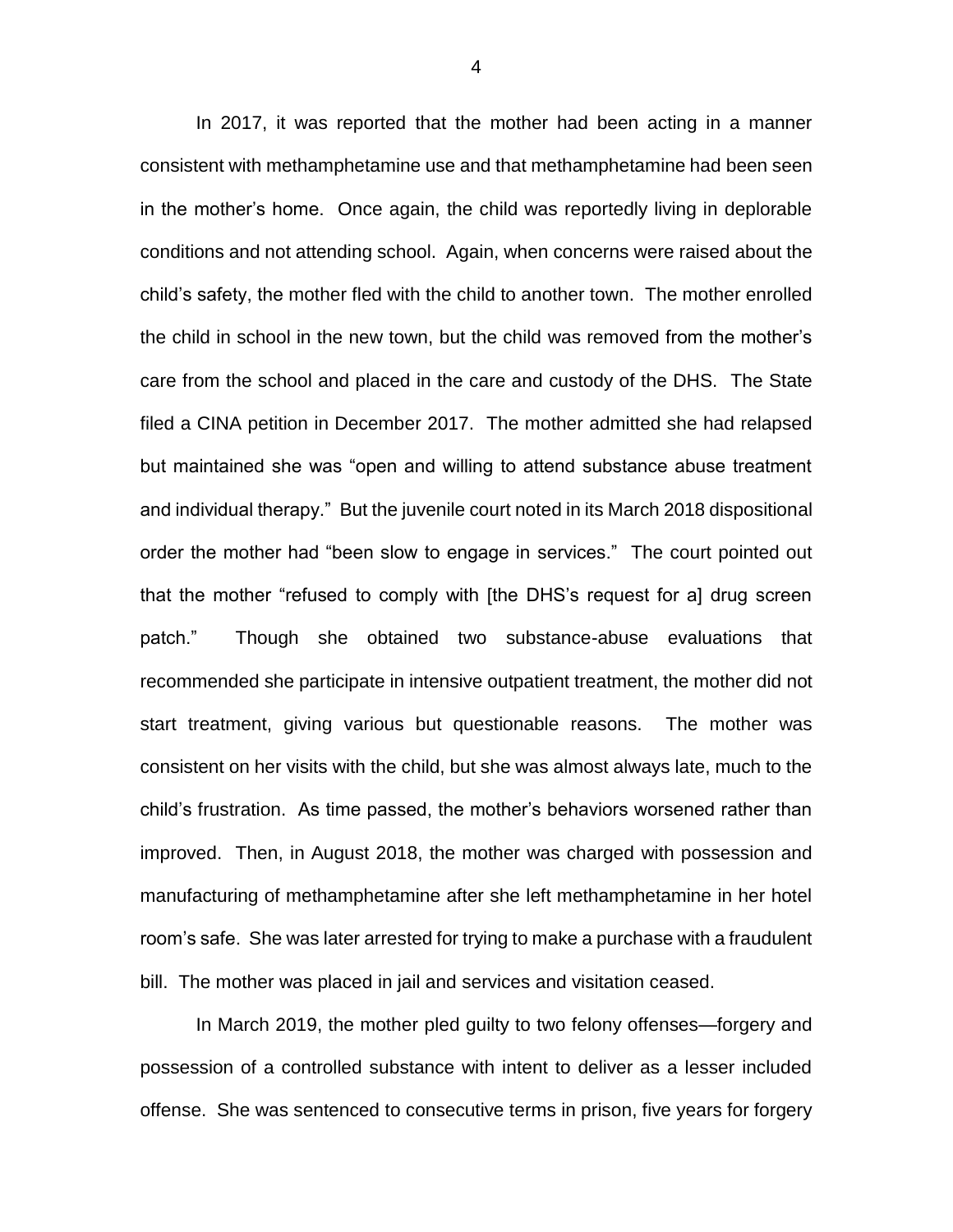and ten years for the drug offense, for a total period not to exceed fifteen years. The State then petitioned for termination of the mother's parental rights in April 2019.

The termination-of-parental-rights hearing took place in May and June 2019.<sup>1</sup> Prior to it, the mother requested to be physically present and transported to the hearing, but the juvenile court ultimately denied the request. The mother was present by phone during the hearing and testified. Her counsel was physically present at the hearings and represented her diligently. The mother made no claim that she would be unable to participate meaningfully in the termination hearing by telephone, with the physical presence of counsel at the hearing, nor did she assert she could not fully present her case.

In her testimony, the mother admitted the child could not be placed in her care at that time. She requested the court again create a guardianship and place the child with her paternal grandmother as the child's guardian rather than terminate her parental rights. The mother believed her incarceration would be short, anticipating she would be released into an offender-treatment program within the year. The mother expressed:

My intention is to have my daughter be safe and secure where she is at this time with a guardianship. I will do everything that I can while I'm in here for the short time that I am in here with the wages that I will be making . . . to help support her with the eventual return back to me quickly as possible because I know that she wants her mom and her mom wants her.

My daughter's very much loved, and I know that you guys don't disagree with that. My intentions is to become the best parent that I can be because I haven't been in the past. And I know that. I look at myself every day and I live with that as my daughter does.

 $\overline{a}$ 

<sup>&</sup>lt;sup>1</sup> Curiously, the transcripts are not paginated.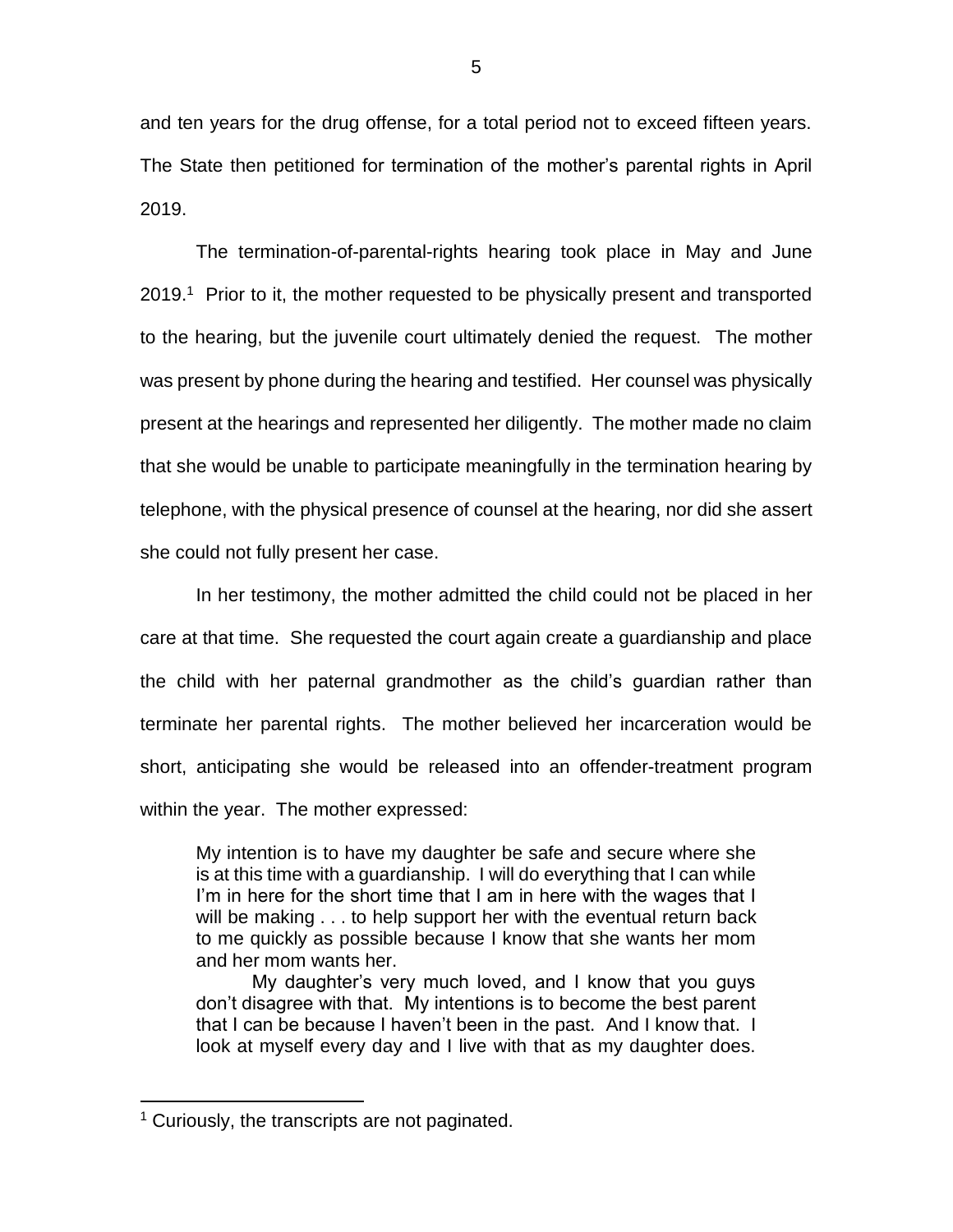So now I'm doing things that I've never done before as far as opening up . . . .

The mother testified she did not believe the child "would be able to cope with" the

termination of the mother's parental rights.

It was reported at the termination hearing that the child, age twelve at the

time, preferred a guardianship and did not want her mother's parental rights

terminated. The child's attorney advocated guardianship be selected as the

permanency option in the case:

My client is smart enough and has an understanding of what is safe for her and what is not safe for her. The way the State is talking about a termination versus a guardianship makes it sound like this mother can come in and take this child whenever she wants to. And that is not the case.

We have safeguards in place. She would have to petition the court. She would have to prove that she is able to parent this child for the guardianship to end. She is with a safe and protective family member for her, not only emotionally, but is keeping her physically safe. We are relying on a lot of "what ifs."

There is a chance that Mom won't get to talk with my client again and, most importantly, my client won't have a relationship with her mother. That is a giant what if. That is not permanency. The guardianship is there. Again, the legislature has decided that it is a form of permanency, and that is what my client wants. She does not want termination to happen. She understands that the bond can be broken with her parents and understands how detrimental that can be to her and her life going forward. This is not coming down to the adoption part of it. This is coming down to the actual termination of what that means to my client.

Although she is not fourteen, she is very smart for a twelveyear-old. She has gone to over thirty sessions with her therapist. She is safe, she is protected, and she will continue to be safe and protected with the guardianship. If Mom can get her life together and be clean and sober the way we want her to, then we want her to have the opportunity to parent her child again. If she is not clean and safe and sober, then the guardianship would not end because the court can ensure the safety of my client.

The child's guardian ad litem did not think a guardianship was in the child's

best interests: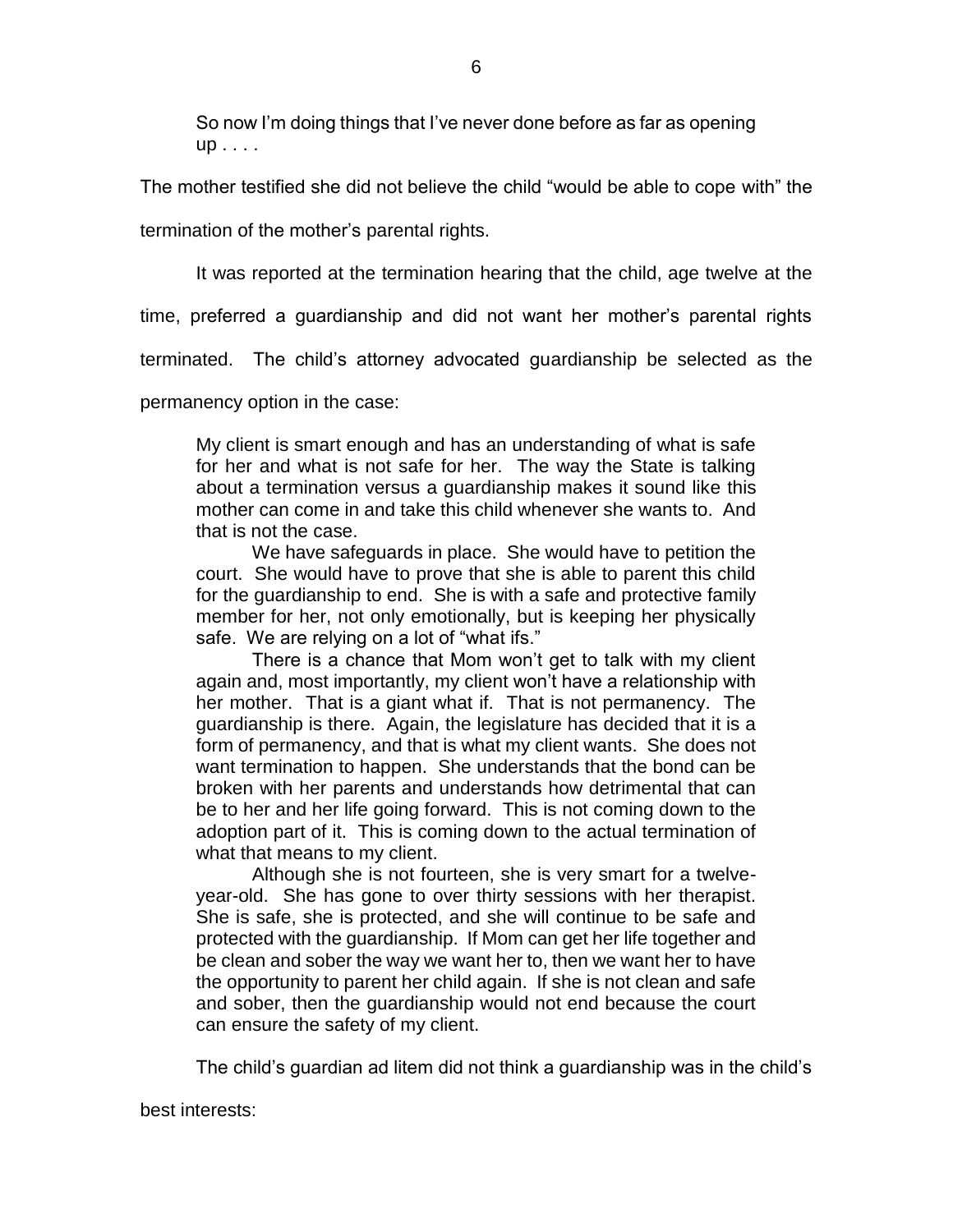Weighing all the options, I do believe that it is in [the child's] best interest that her mom's rights get terminated. Certainly that will result in a short-term disappointment, trauma to [the child] because of her wishes that have been stated since the beginning of this case.... I do believe that long term giving her the stability and the permanency that will come with an adoption is best for [the child].

[W]e have to look at the long-term stability of [the child]. I know that [her grandmother] has been going above and beyond for [the child] for a long time. And I believe that the only stability and consistency that [the child] has had in her life is that stability that [her grandmother] has been providing. I think not proceeding with termination and adoption could result in a lot of disruption in [the child's] life . . . . And it's unfortunate that there has been that disruption in [the child's] life so far; that she had experienced that before. So weighing all the factors . . . the short-term and long-term best interest. Like I said, short term there may be disappointment, but long term, I believe that there would be a lot of benefit to terminating her mom's rights and proceeding with an adoption.

After considering the evidence, the juvenile court determined the mother's

parental rights should be terminated. The mother appeals.

## *II***.** *Discussion***.**

. . . .

The mother contends the juvenile court erred in four respects, arguing (1) she had a constitutional due process right to be present at the termination-ofparental-rights hearing, (2) she should have been transported to the hearing under Iowa Code section 622.82 (2019), (3) termination of her parental rights was not in the child's best interests, and (4) the factors in section 232.116(3) should have been found applicable and overcome the need for termination of her parental rights. We address her claims in turn.

## *A***.** *Due Process***.**

Both the Federal and State Constitutions provide no person shall be deprived of life, liberty, or property, without due process of law. *See* U.S. Const. amend. XIV, § 1; Iowa Const. art. I, § 9. Here, the mother asserts her due process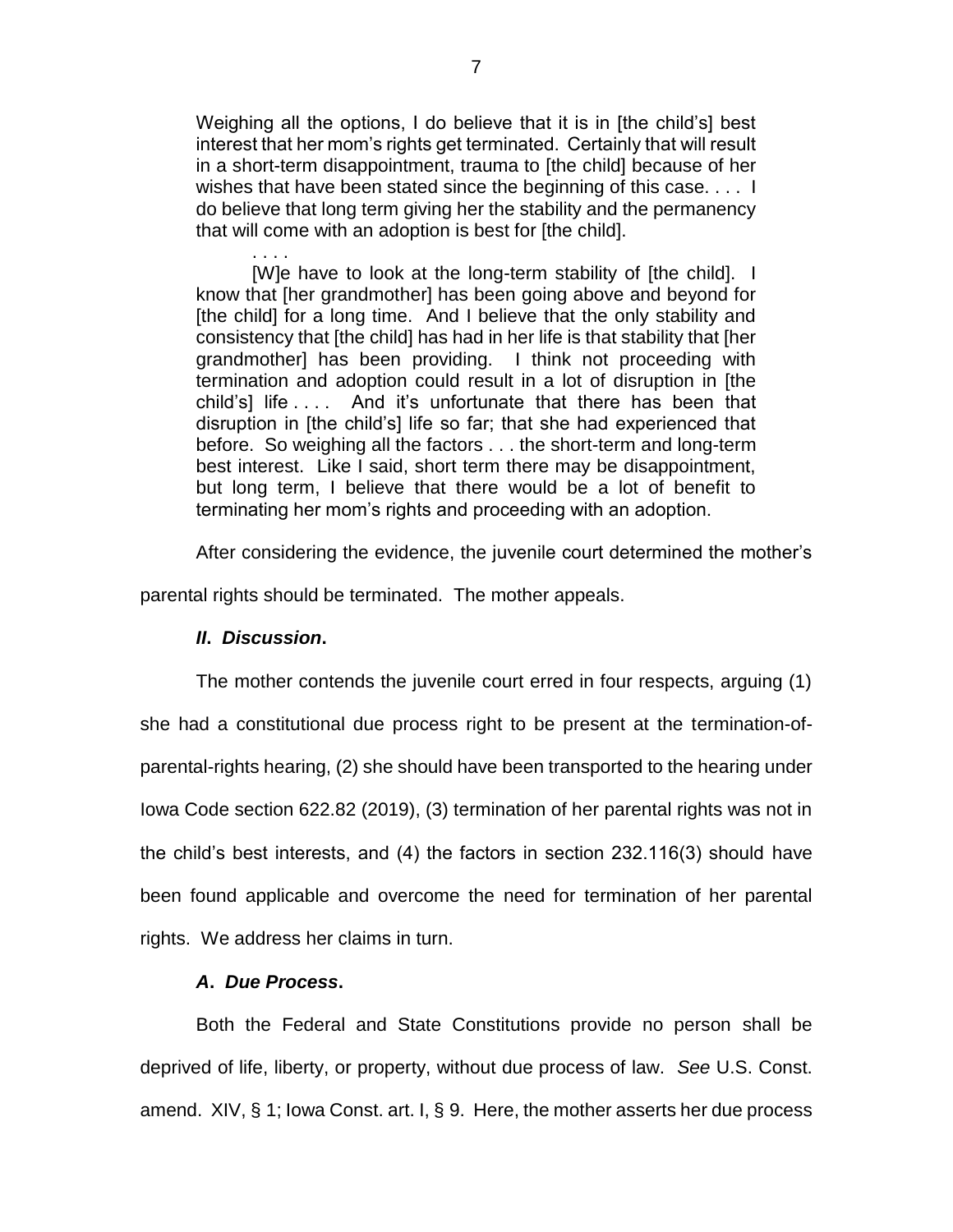claim under both constitutions. "'We jealously guard our right to construe a provision of our state constitution differently than its federal counterpart, though the two provisions may contain nearly identical language and have the same general scope, import, and purpose.'" *State v. Brown*, 930 N.W.2d 840, 847 (Iowa 2019) (citation omitted); *accord* U.S. Const. amend. XIV, § 1; Iowa Const. art. I, § 9; *In re C.M*., 652 N.W.2d 204, 211 (Iowa 2002). The mother has not articulated a different test or standard under the Iowa Constitution. Thus, we choose to not interpret the Iowa Constitution any differently from the United States Constitution. *See In re J.C.*, 877 N.W.2d 447, 452 (Iowa 2016) (concerning a juvenile delinquency petition).

"'The relationship between parent and child is constitutionally protected." *In re M.S.*, 889 N.W.2d 675, 678 (Iowa Ct. App. 2016) (cleaned up) (quoting *Quilloin v. Walcott*, 434 U.S. 246, 255 (1978)). Even so, the DHS and the juvenile court have the important function of protecting children who need assistance. *See in re A.M.H*., 516 N.W.2d 867, 870-71 (Iowa 1994). Yet the fundamental liberty interests of biological parents in the care, custody, and management of their children do not evaporate simply because they have not been model parents or have lost temporary custody of their children to the State. *See In re S.J*., 451 N.W.2d 827, 830 (Iowa 1990); *In re Chad*, 318 N.W.2d 213, 218 (Iowa 1982) (citing *Santosky v. Kramer*, 445 U.S. 745, 753 (1982)). Providing a parent due process helps protect a parent's interest in maintaining his or her family's integrity. *See A.M.H*., 516 N.W.2d at 870. But "the process due in each case is flexible depending on the particular circumstances." *In re M.D*., 921 N.W.2d 229, 235 (Iowa 2018); *see also A.M.H*., 516 N.W.2d at 870.

8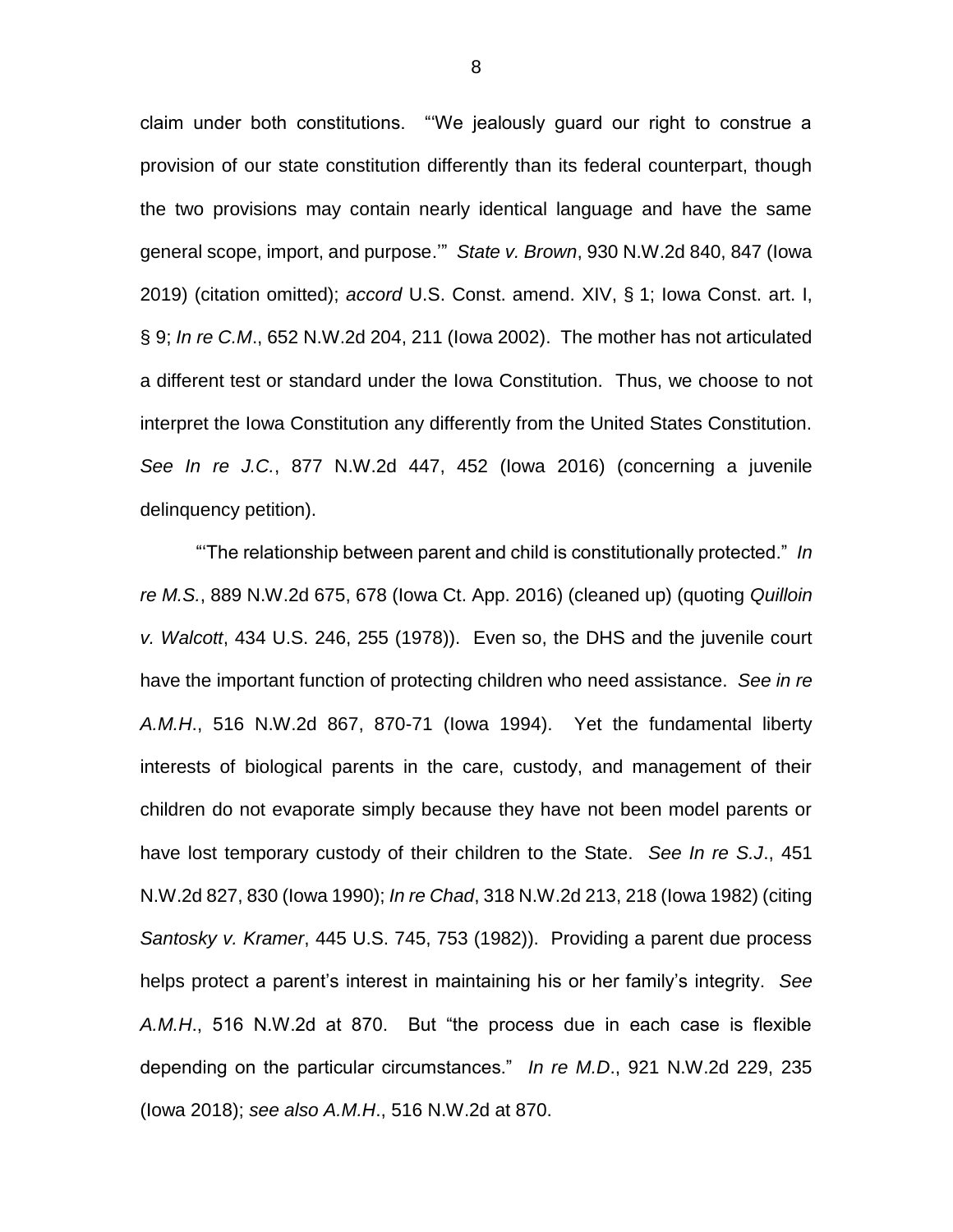Recently, the Iowa Supreme Court considered "how much process is due to incarcerated parents who face a hearing to terminate their parental rights" in *M.D*., 921 N.W.2d 229 at 230-46. Though the incarcerated parent in *M.D.* "did not ask [the supreme court] to recognize a due process right for incarcerated parents to be physically present at a termination hearing," the court essentially answered

the question:

[W]e adopt the standard that juvenile courts in this state must give incarcerated parents the opportunity to participate from the prison facility in the entire termination hearing by telephone or other similar means of communication that enables the parent to hear the testimony and arguments at the hearing. The interests of the parent, the child, and the state support this opportunity. In particular, it serves the compelling interest of the parent to hear the evidence offered in support of a termination petition and to respond effectively to the evidence. We agree with the observations by other courts that parents normally have unique and exclusive knowledge of evidence concerning the termination. After all, their conduct is at issue. The risk of error is too great if a parent does not have the opportunity to hear this evidence and to formulate a response to it.

The opportunity to participate by telephone means the juvenile court must preside over the proceedings in a manner that will best meet this standard. . . We, of course, recognize that circumstances may arise that will challenge the juvenile court's ability to enable a parent to participate in the entire hearing, such as restrictions imposed by prison officials limiting the ability of the incarcerated parent to be available for the entire hearing. . . . In the event prison officials from other states, or other circumstances, do not permit the standard to be met, the juvenile court shall provide an alternative process that allows the parent to review a transcript of the evidence offered at the hearing.

*Id*. at 236. Under *M.D*., the only process due the mother in this situation was for

her to participate in the entire termination hearing by telephone from the prison.

*See id*.

Here, the mother participated in the entire hearing by telephone and was

represented by counsel at the hearing. Under the facts of this particular case, it is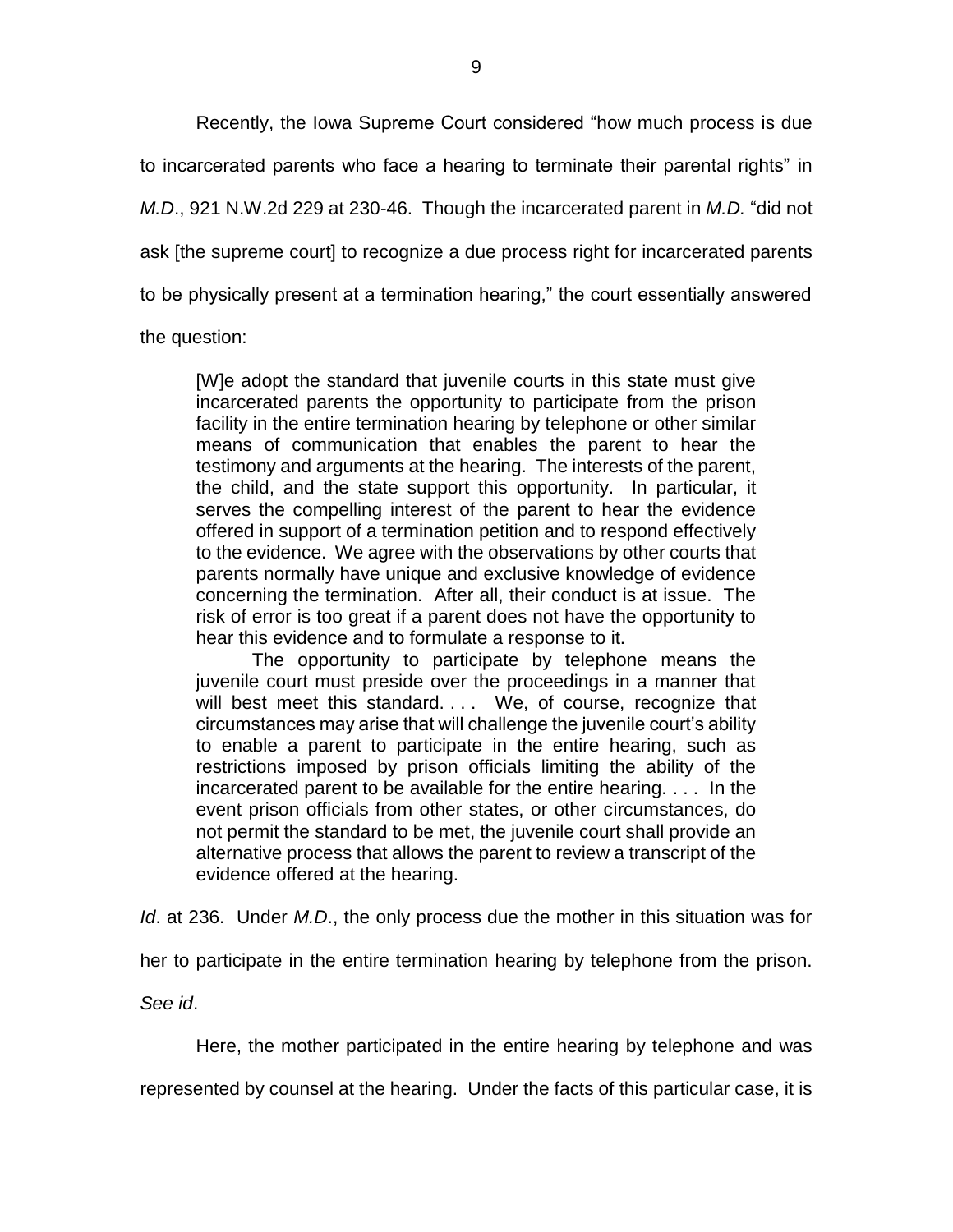clear the mother was provided due process in the matter of the termination of her parental rights. So the mother's constitutional rights were not violated when she could only participate telephonically. Upon our de novo review of the record and legal analysis, we concur with the juvenile court's conclusion the mother received the process she was due in the case—participation in the case by telephone. Insofar as the mother requests we overrule our supreme court's precedent, we are not at liberty to do so, even if we were inclined—we are not—to agree with the mother's position. *See State v. Miller*, 841 N.W.2d 583, 584 n.1 (Iowa 2014) ("Generally, it is the role of the supreme court to decide if case precedent should no longer be followed."); *State v. Eichler*, 83 N.W.2d 576, 578 (Iowa 1957) ("If our previous holdings are to be overruled, we should ordinarily prefer to do it ourselves."); *State v. Beck*, 854 N.W.2d 56, 64 (Iowa Court. App. 2014) ("We are not at liberty to overrule controlling supreme court precedent."). For all these reasons, was affirm the juvenile court's ruling on this issue.

#### *B***.** *Iowa Code Section 622.82***.**

Iowa Code section 622.82 provides:

A person confined in a penitentiary or jail in the state may, by order of any court of record, be required to be produced for oral examination in the county where the person is imprisoned, and in a criminal case in any county in the state; but in all other cases the person's examination must be by a deposition.

Relying on section 622.82 and public policy reasons for preferring in-person testimony, the mother argues the court erred in denying her request to be transported to and be present at the termination-of-parental-rights hearing. Our supreme court faced a similar question in a postconviction-relief action and rejected the applicant's assertion that section 622.82 gave the applicant the "right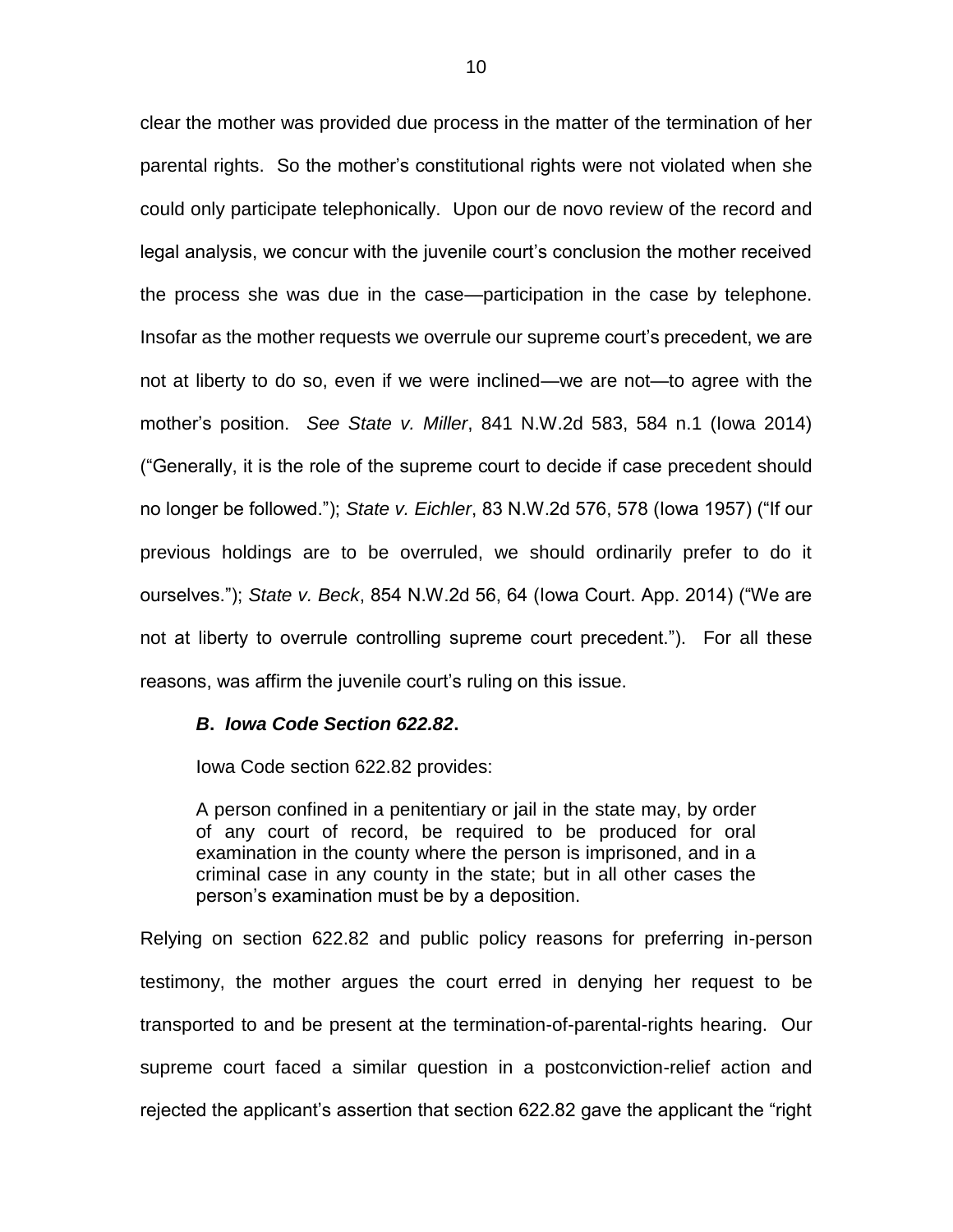to attend his postconviction proceeding." *Webb v. State*, 555 N.W.2d 824, 825

(Iowa 1996). The court explained:

We are not persuaded by Webb's attempts to argue that the words "produced for oral examination" mean personal attendance at the hearing. But even assuming such language means personal attendance, other language in section 622.82 and also Iowa Code section 822.7 clearly indicates refusal to allow Webb personal attendance at the postconviction hearing was properly within the district court's discretion. Section 622.82 states an inmate "*may* be required to be produced for oral examination" . . . .

The district court's discretion to exclude an inmate from personally attending a postconviction hearing has been recognized by this court . . . . [T]he court stated that a postconviction hearing need not include the applicant's testimony, particularly in the absence of proof that applicant's attendance was necessary. There is no proof that Webb's attendance was necessary. At the hearing he merely asserted the reason he wanted to be present was that the telephone lines were "unsecured." However, Webb was informed the hearing was not confidential and would be reported. . . .

Webb's right to due process did not include attendance at the hearing but did require "fundamental fairness" in the proceedings. Webb does not deny that he received advance notice of the hearing and telephone conference, that he was represented by counsel at the hearing, and that he was given an opportunity to present testimony orally by telephone. Under these circumstances he was accorded the fundamental fairness due to him.

*Id*. at 826 (internal citations omitted).

The juvenile court's decision to grant or deny the mother's request to physically attend was discretionary under section 622.82. As in *Webb*, there was no allegation or indication that the mother's physical attendance at the hearing was necessary. She was represented by counsel and got to present testimony and evidence telephonically. She was entitled to due process, and she received the process she was due with telephonic participation in the entire proceeding. Under the facts of the case, we cannot say the court erred or abused its discretion in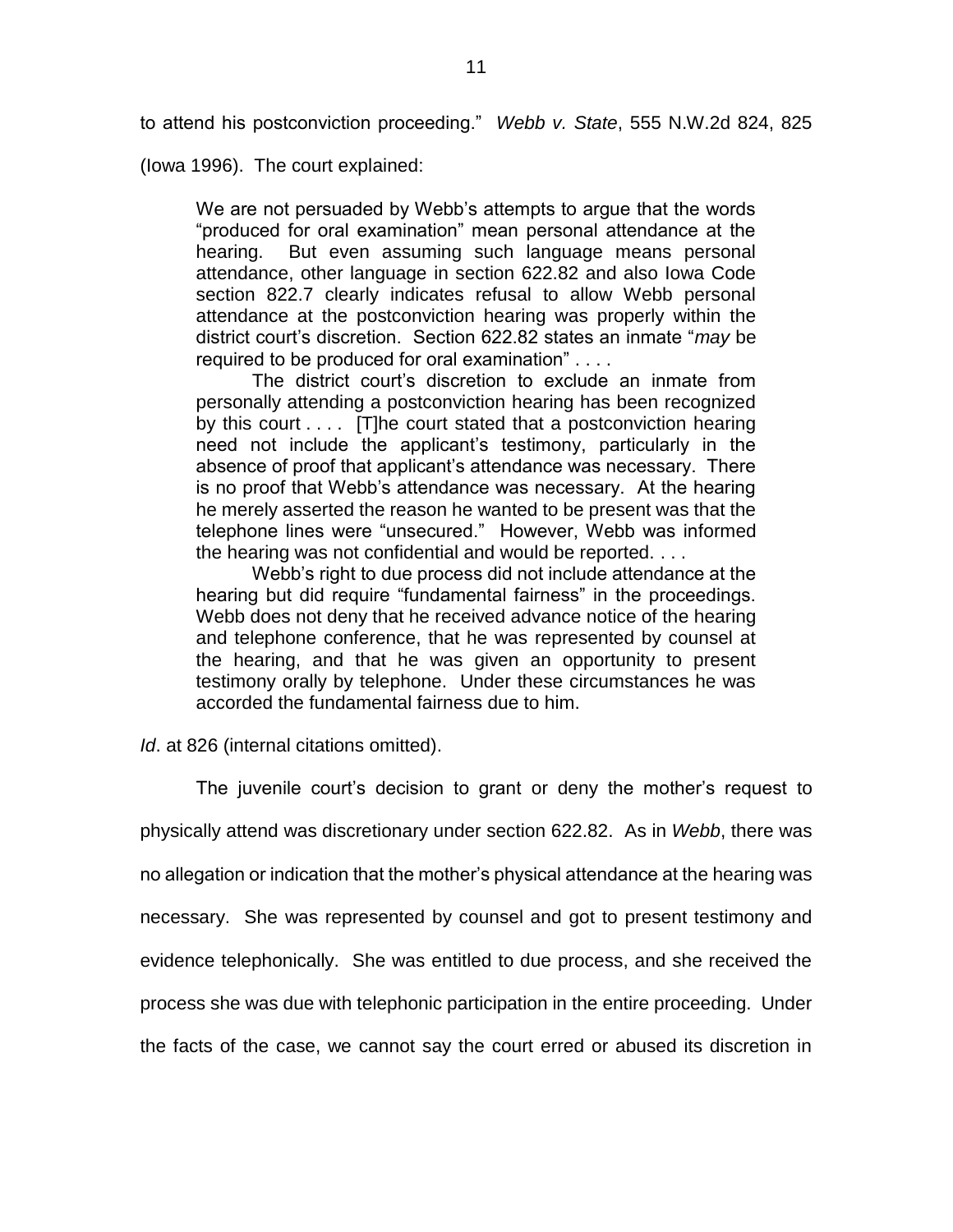declining to grant the mother's request to attend the hearing pursuant to section 622.82.

## *C***.** *Iowa Code Section 232.116***.**

We generally use a three-step analysis to review the termination of parents' rights. *A.S*., 906 N.W.2d at 472. We determine: (1) whether grounds for termination have been established, (2) whether termination is in the child's best interests, and (3) whether we should exercise any of the permissive exceptions to termination. *See id*. at 472-73. But if a parent does not challenge a step in our analysis, we need not address it. *See In re P.L*., 778 N.W.2d 33, 40 (Iowa 2010). Here, the mother does not contest the grounds for termination. Rather, she argues a guardianship with the grandmother rather than termination of the mother's parental rights is the right course of action.

In determining whether the termination of a parent's parental rights is in a child's best interest, our primary considerations are "the child's safety," "the best placement for furthering the long-term nurturing and growth of the child," and "the physical, mental, and emotional condition and needs of the child." *Id*. at 37 (quoting Iowa Code § 232.116(2)). The "defining elements in a child's best interest" are the child's safety and "need for a permanent home." *In re H.S*., 805 N.W.2d 737, 748 (Iowa 2011) (citation omitted).

Even if termination may be in a child's best interests, the relationship need not be terminated if any of the following apply:

a. A relative has legal custody of the child.

b. The child is over ten years of age and objects to the termination.

c. There is clear and convincing evidence that the termination would be detrimental to the child at the time due to the closeness of the parent-child relationship.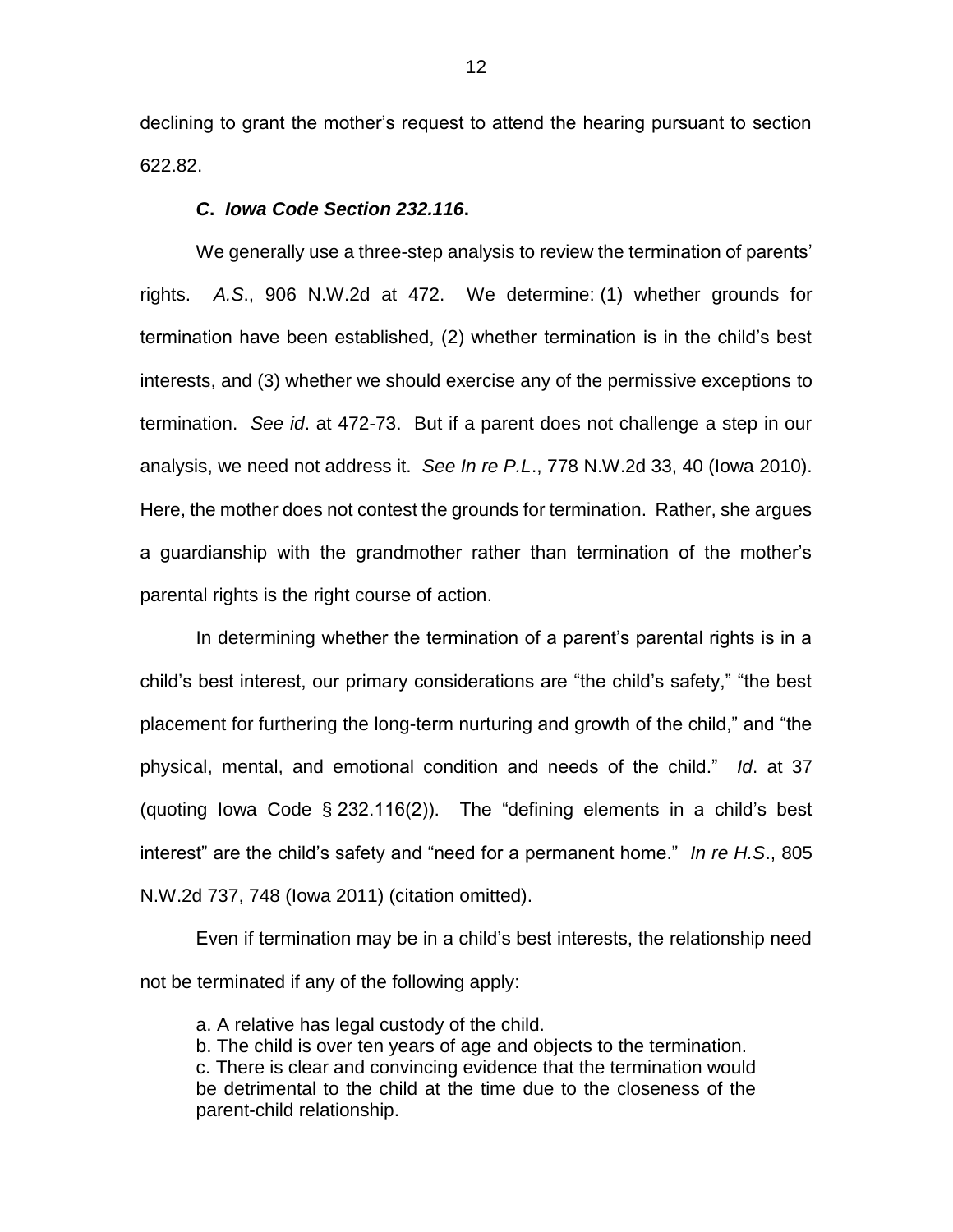Iowa Code § 232.116(3). "A finding of any of these factors allows the court to

avoid terminating parental rights, but the factors 'are permissive, not mandatory.'"

*A.S*., 906 N.W.2d 475.

Here, the juvenile court agreed with the child's guardian ad litem and the

DHS that termination of her parental rights was in the child's best interests under

the facts of the case. The court found:

There is a loving bond between the child and the mother as they have maintained consistent weekly telephone contact. However, that bond, given the totality of this record and the trauma endured by the mother's drug use and lack of protective capacity, is not such that the court finds by clear and convening evidence that the termination would be more detrimental to the child. The child, while only twelve years old, is mature beyond her years due to the trauma she has experienced. She is also, at best, conflicted with the love of her mother and the love and stability afforded to her by her grandmother. It is likewise apparent, giving her young age, she may not fully understand what permanency looks like for her, albeit not wanting to be adopted. She has consistently reported to her therapist that she does not want to be adopted, but the reporting is silent on the matter of termination. While the child remains optimistic about her mother's recovery and achieving long term sobriety, the mother's prior history reflects the contrary. The mother's reported sobriety during her term of incarceration is not an indicator of her ability to maintain sobriety in the community, which over years, she has demonstrated an inability to accomplish.

Upon our review, we concur with the juvenile court's assessment.

A useful marker for a parent's future performance is that parent's past behavior. *See In re L.H*., 904 N.W.2d 145, 149 (Iowa 2017). Sadly, this case corroborates this maxim. The mother has a long record of substance abuse and criminal activity. Having her parental rights terminated to three children almost twenty years ago did not stop the mother from engaging in substance abuse and criminal activity that again landed her in prison. Nearly having her rights to this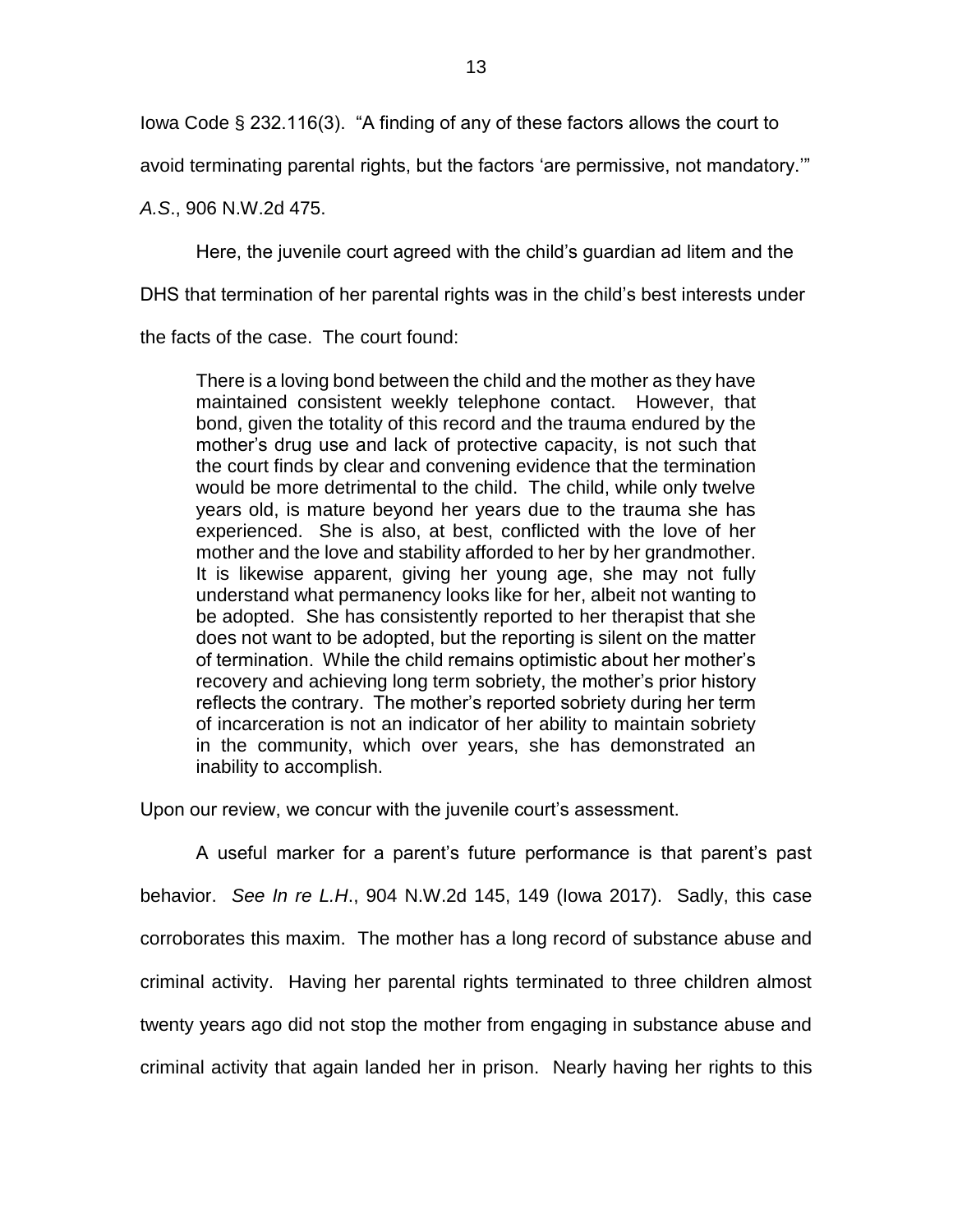child terminated in 2014 did not stop the mother from engaging in substance abuse and criminal activity that again landed her in prison.

When the mother has relapsed in the past, she has not sought out help, but she has required others to intervene to protect and care for her child. When the family raised concerns with the mother about her actions at the start of this case, rather than seeking help, the mother again fled with the child. Then, after the DHS became involved, and rather than admit her problems and immediately seek treatment, she minimized her addiction and her usage, and she blamed others for her actions or lack of action.

The notes throughout this case show how the mother's actions have hurt the child. We understand and appreciate the child's reported desires. But it is clear from the record that what the child desires is not simply that her mother's parental rights be retained; the child wants that along with a mother that is sober and abstains from crime. A guardianship over termination of parental rights cannot make that happen. In fact, "'a guardianship is not a legally preferable alternative to termination.'" *A.S*., 906 N.W.2d at 477 (citation omitted).

We do give the mother some credit for her periods of sobriety, but the mother, even considering her important, fundamental constitutional rights, is not the focus here. The focus must be her child. The mother has continued to put her own needs and desires before her child. Continuing court involvement in the child's life is not in her best interests. This child deserves permanency. Given the mother's history and hearing testimony, we do not think a guardianship can achieve the permanency the child needs.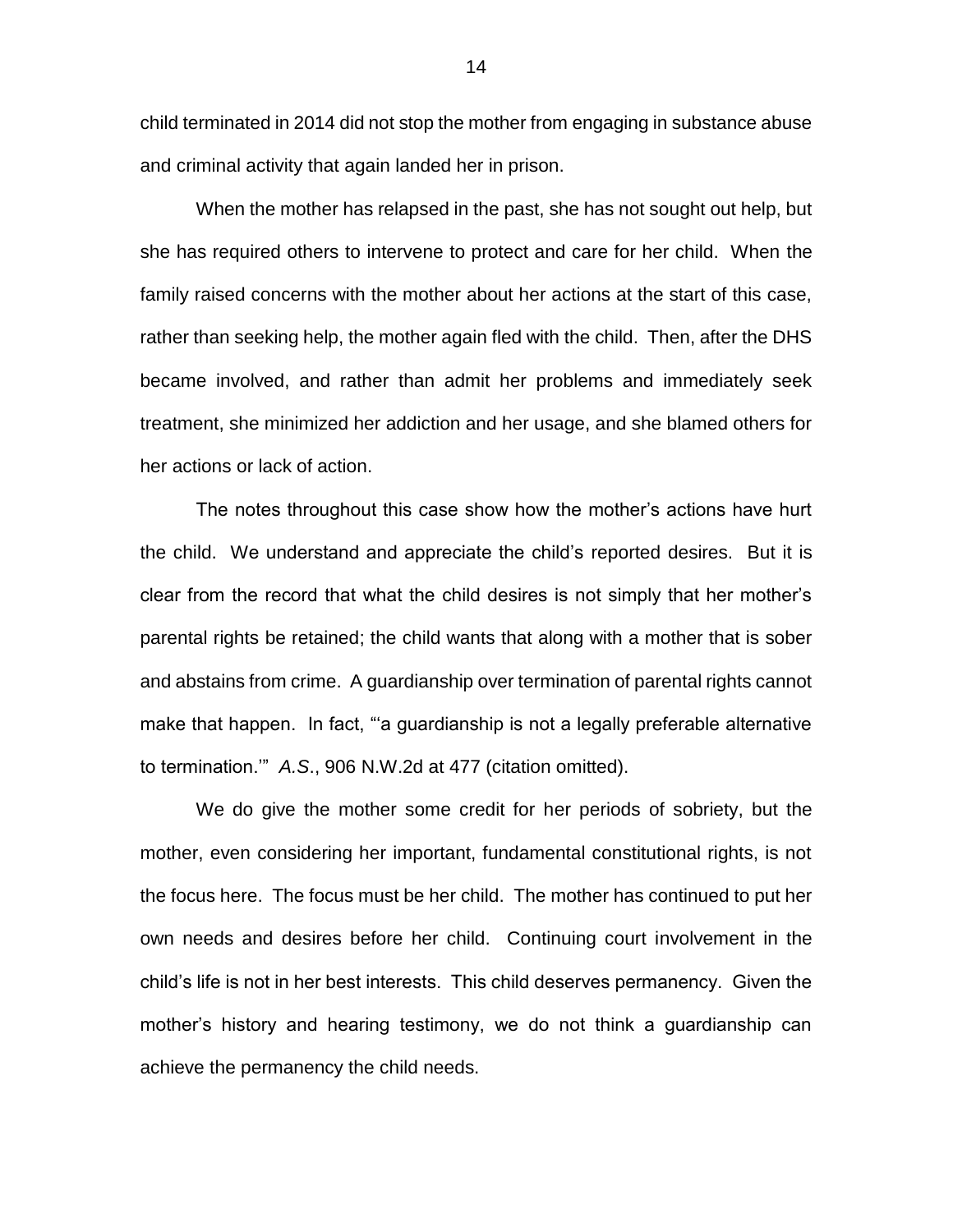In the end, the mother will still be the child's biological mother. While the child is a minor, her guardian or adoptive parent can allow the child to have some kind of a relationship with the mother if the guardian or parent believes it is in the child's best interests, and the focus can be on allowing this child to grow up as healthy and happy as possible.

We hope the mother's latest treatment attempts succeed and she can become the parent this child deserves. But the child has waited long enough. Upon our de novo review of the record, the State established termination of the mother's parental rights was in the child's best interests. We also agree with the juvenile court's determination that factors in section 232.116(3) should not prevent termination of the mother's parental rights.

#### *III***.** *Conclusion***.**

Upon our de novo review of the record, the mother's constitutional due process rights were not violated when the court denied her request to be physically present at the termination-of-parental-rights hearing. Similarly, Iowa Code section 622.82 did not require the court to grant the mother's request to be present at the hearing, and we find no error or abuse of the court's discretion in denying the mother's motion. Finally, we agree with the juvenile court that the State proved by clear and convincing evidence that termination of the mother's parental rights was in the child's best interests and the exceptions to overcome termination of her rights should not be applied based on the facts of the case. So we affirm the juvenile court's ruling in all respects.

### **AFFIRMED.**

Schumacher, J., concurs; Tabor, J., concurs specially.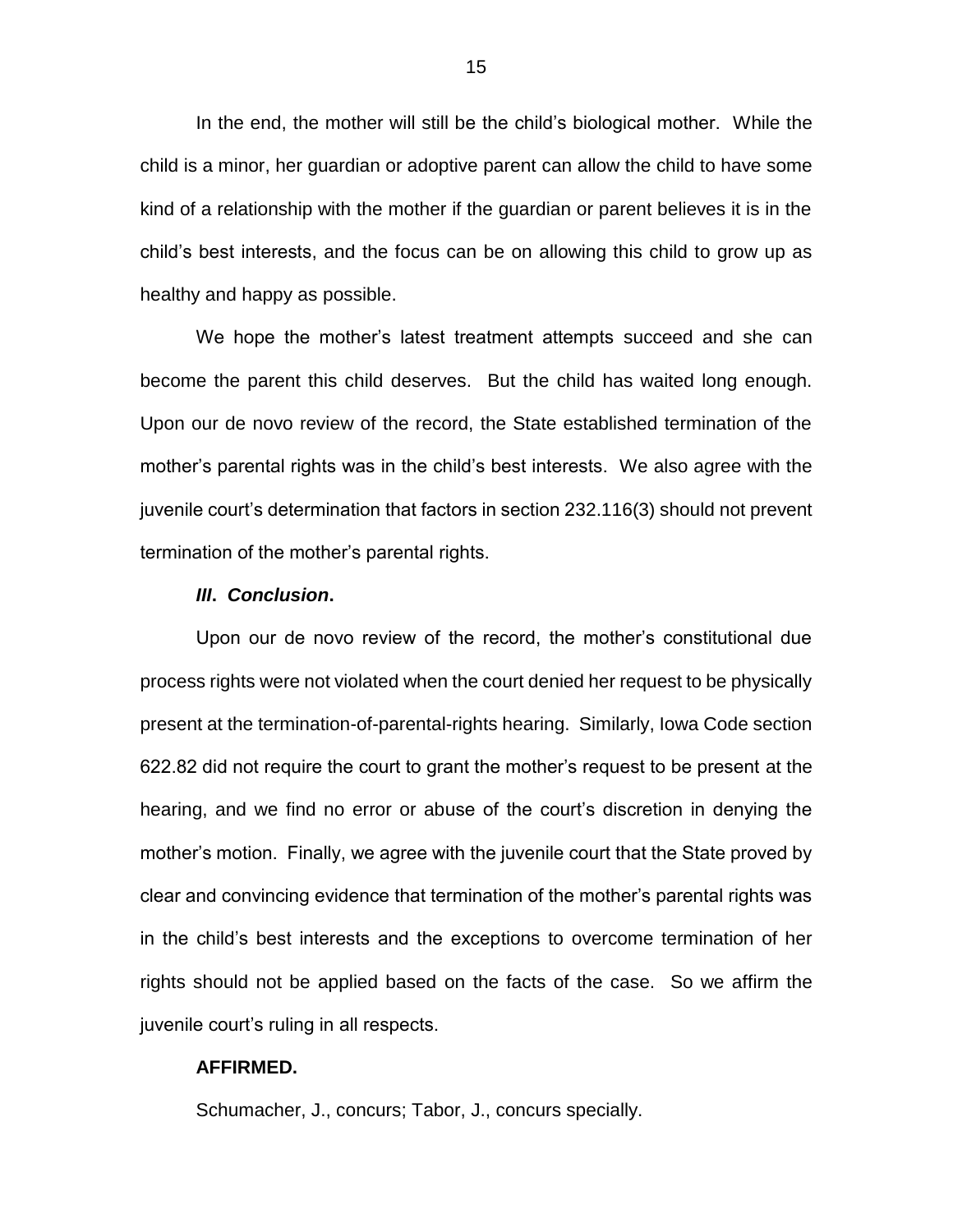**TABOR, Judge** (concurring specially).

I agree with the majority's well-reasoned decision to affirm the termination of the mother's parental rights. I write separately to illuminate two points about the mother's physical absence from the termination hearing.

First, I disagree *In re M.D.* settled the question of whether a juvenile court violates a parent's constitutional rights by rejecting her request to attend the termination-of-parental-rights hearing in person. 921 N.W.2d 229, 234 (Iowa 2018) (explaining "mother did not ask us to recognize a due process right for incarcerated parents to be physically present at a termination hearing"). But our court has held a father was not denied due process when the juvenile court overruled his motion to be transported to the termination hearing. *In re J.S.*, 470 N.W.2d 48, 52 (Iowa Ct. App. 1991). So I agree we should follow that precedent until our supreme court takes a different stance.

Second, on the statutory claim, I agree the juvenile court had discretion to order the mother "to be produced for oral examination" in the county where she was imprisoned. *See* Iowa Code § 622.82 (2019). The mother was incarcerated at the Iowa Correctional Institution for Women in Mitchellville, which is in Polk County. Section 622.82 "provides a method of getting inmates to court." *State v. Kile*, 313 N.W.2d 558, 563 (Iowa 1981). In a May 7 order, the juvenile court exercised its discretion under that statute to order the Polk County Sheriff to transport the mother for the May 10 termination hearing. But, on May 9, the court rescinded that transport order, saying only its change of heart came "upon further review and being advised of the premises."

16